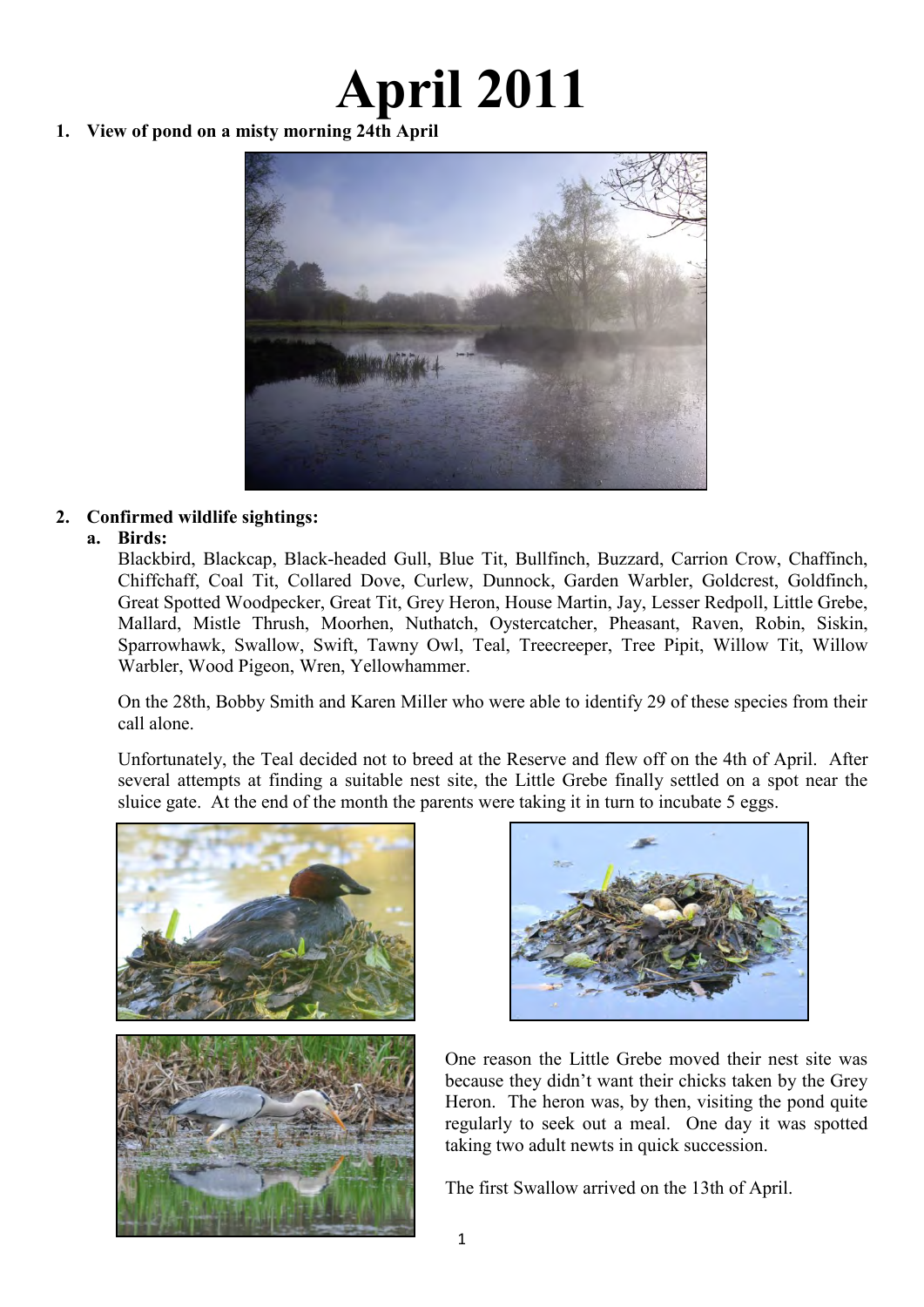### **b. Mammals:**

The mammal species seen this month are: Bank Vole, Brown Hare, Mole, Rabbit, Red Squirrel, Roe Deer, Short-tailed Vole, Stoat, Woodmouse.

Which small mammal was this one on the right emerging from below the boardwalk?

#### **c. Amphibians and Reptiles:**

At the edge of the pond the frog and toad tadpoles can be seen swimming in their thousands. However, many will be killed over the next few months by a whole range of predators, including leeches.





**Tadpoles at the edge of the pond Leech feeding on a tadpole**



The Common Lizard was seen basking in the sun on a sphagnum tussock.

#### **d. Insects:**

#### **Butterflies**



These photographs of the Peacock (1), Comma (2), Red Admiral (3), Orange-Tip (4) and Greenveined White were all taken this month. A Small Tortoiseshell was also seen but not photographed.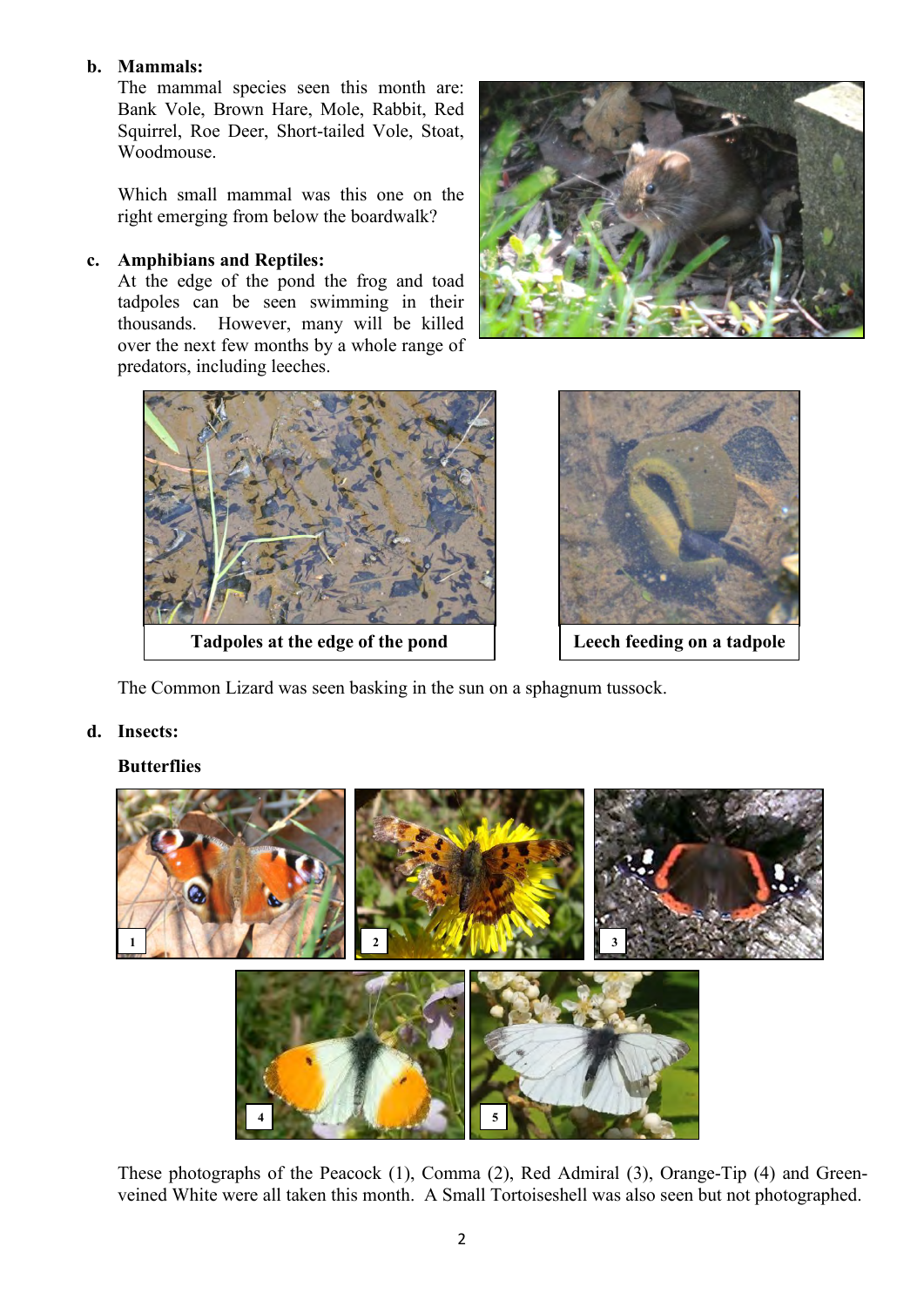# **Moths**

On the 14th of April Peter Norman led a Moth Identification Workshop at the Reserve. Four moth traps were set out the night before. This was the first time we had set out moth traps in April and we identified 7 species of macro-moth and one micro-moth that we had not seen before: The Chestnut (1), Clouded Drab (2), Common Quaker (3), Dark Sword-grass (4), Pine Beauty (5), Powdered Quaker (6) and Twin-spotted Quaker (7).



# **e. Ladybirds:**

Several common 7-spot ladybirds were found at the Reserve during the month. Only one other species was observed, an Eyed Ladybird, on one of the interpretation boards.



# **f. Other insects:**

 **Can you identify these insects?** 





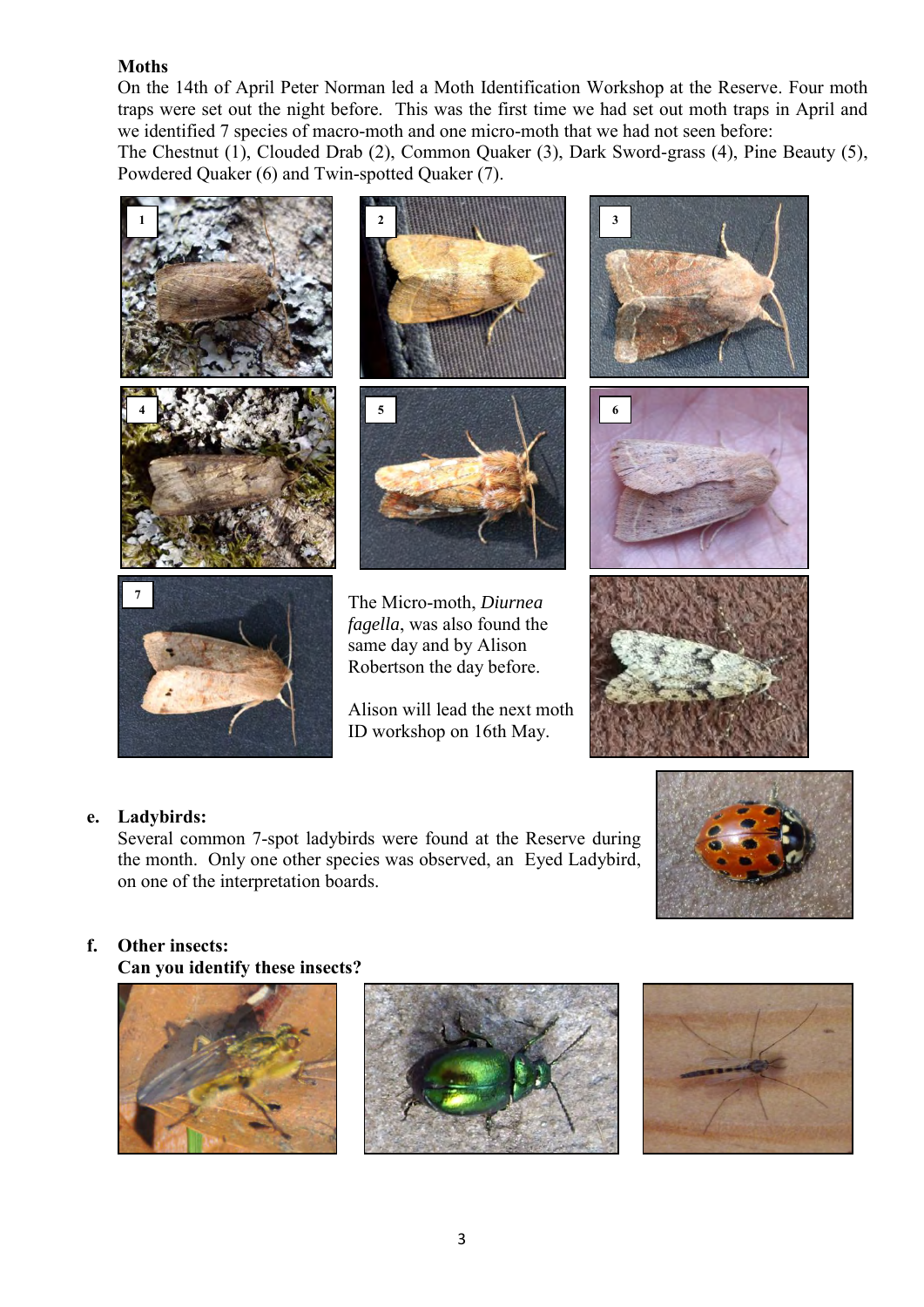# **g. Pond Animals:**

During the **Dumfries and Galloway Wildlife Festival** the pond organisms were studied on two occasions. The following types of invertebrates were found:

Cased Caddis larvae (3 species), *Cyclops* sp., Damselfly nymphs (2 species), *Daphnia* sp., Diving Beetles (2 species), Diving Beetle larvae, Leeches (2 species), Lesser Water Boatman, Mayfly nymphs (3 species), Midge larvae (2 species), Mosquito pupae, Pea Mussel, Pond Snail (2 species), Pond Snail eggs, Water Mites (2 species), Worms (2 species).

Pond Vertebrates: Fish: Three-spined Stickleback; Amphibians: Palmate Newt, Frog, Toad and their larvae.

#### **h. Plants**

On the 24th of April, Liz Kungu kindly identified as many bryophytes as she could whilst walking through South Turnmuir Plantation and the Nature Reserve. She found 32 species of moss and 13 species of liverworts. A list of the species she found is available to anyone who is interested.

Ron Lewis-Smith helped the Reserve Manager identify the types of 'wild' hyacinth growing within the Reserve. There turned out to very few native wild hyacinths (if any), most were a Spanish variety or a hybrid. This being the case there is little point in removing the foreign varieties – and they do provide a splash of colour in the spring. Several new plants have appeared along the sides of the paths. If anyone knows who is planting these bulbs could they please let the Manager know.

#### **i. Fungi**

This month the fruiting bodies of a few fungi were visible, including one not previously seen at the Reserve called the **False Morel (Turban Fungus)** *Gyromitra esculenta.*

**Appearance:** The fruiting body has distinct stem and cap sections. The cap is dark brown or redbrown and has a lobed, sinuous surface and a brain-like structure. It can be 8-10cm wide and is not hollow. Below the cap the whitish stem is very bent and has vertical holds; it is partly hollow.

**Flesh:** A pleasant aromatic smell; firm, especially in the stem. Flesh of the cap is more brittle.

**Distribution:** Mainly in spruce woodland, on sandy soils; normally in droves.

**Edibility:** Contains the poison gyromitrin, which



**Similar species:** Pouched False Morel (*gyromitra infula*) is also thought to be poisonous and grows in coniferous woodland, but typically grows in autumn.

# **3. Activities held as part of the Dumfries and Galloway Wildlife Festival:**

The **Film Nights, Wildlife Story Time, Water Wonders Pond Dipping** and **Moth Trapping** were all enjoyed by the small numbers who attended each one**.** There was no demand for the **Guided Walks.**  The above events were advertised in the Countryside Events and Wildlife Festival booklets. In future posters will be put up locally to promote such events and hopefully boost the numbers.

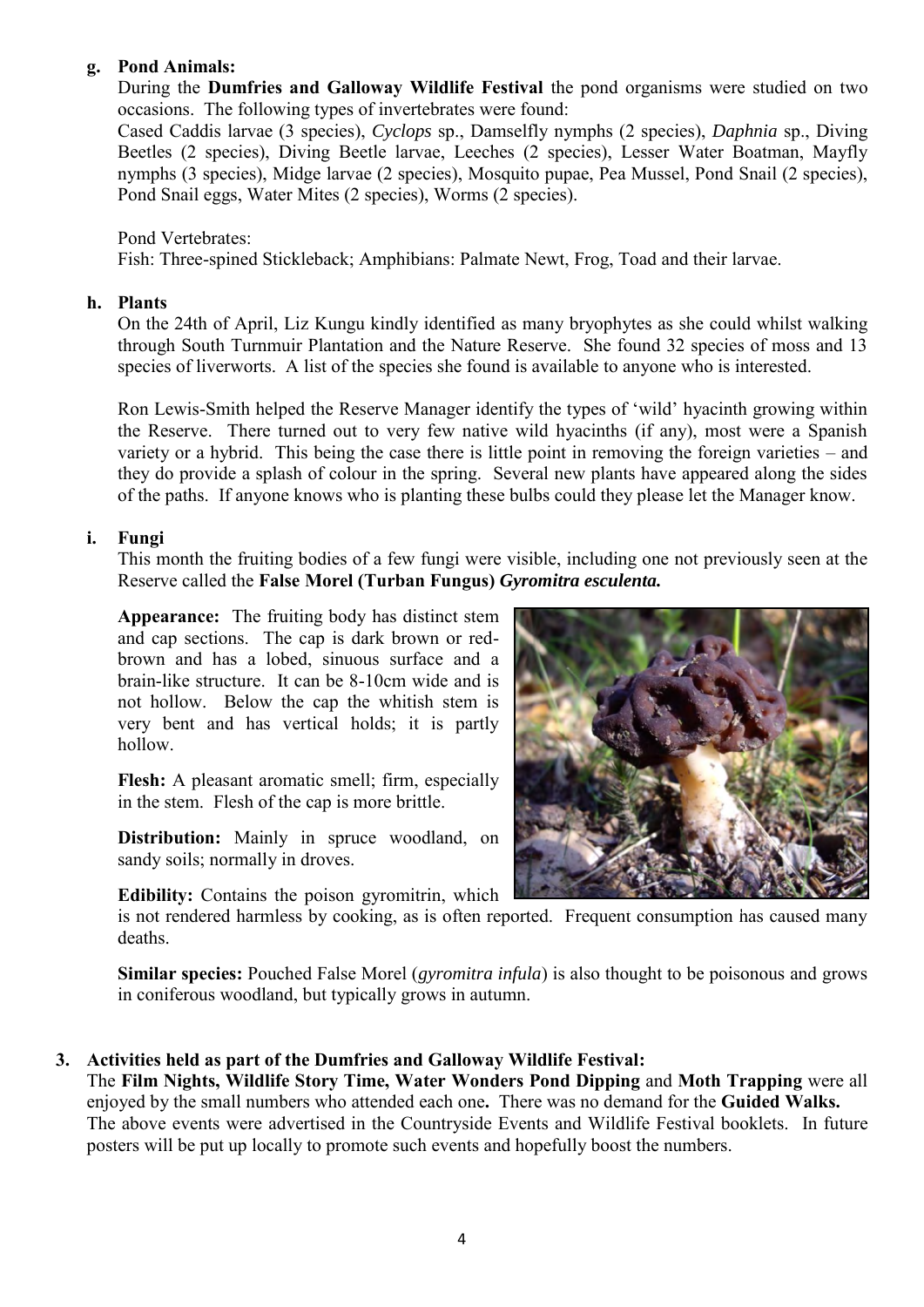#### **4. Visitor Records:**

| Month    | <b>Total number</b><br>of Visitors | <b>Daily Average</b><br><b>Visitors</b> |
|----------|------------------------------------|-----------------------------------------|
| December | 1251                               | 40                                      |
| January  | 1472                               | 47                                      |
| February | 1603                               | 57                                      |
| March    | 1866                               | 60                                      |
| April    | 2234                               | 74                                      |

# **5. Weather Records:**

#### **a. Air temperature**

| Month    | <b>Maximum</b> | <b>Minimum</b> | Average |
|----------|----------------|----------------|---------|
| November | 5.4            | $-8.7$         | $-13$   |
| December | 23             | $-17.6$        | $-6.5$  |
| January  | 5.4            | $-9.2$         | $-1.5$  |
| February | 77             | -44            | 17      |
| March    | 11.0           | $-6.3$         | 26      |
| \nril    | 181            | $-2.7$         | 7 G     |

#### **b. Precipitation**

| Month    | Rainfall (mm) |  |  |
|----------|---------------|--|--|
| November | 57            |  |  |
| December | 29.7          |  |  |
| January  | 108.8         |  |  |
| February | 189.6         |  |  |
| March    | 71.9          |  |  |
| April    | 55.8          |  |  |





# $10$ 5

08/04/2011

 $\circ$ 01/04/2011

**6. Monitoring Red Squirrel Feeding Behaviour** 

Graph 1 – Total number of visits made to the feeder each hour of the day during April.

Once again the timings of the two distinct peaks of feeding activity have changed . The first was between 8.00 and 9.00am and is now at 8.00am. The second was between 4.00 and 5.00pm and is now at 6.00pm.

The squirrels are continuing to take advantage

of the longer days by starting to feed earlier and finishing feeding later than in March.



15/04/2011

22/04/2011

29/04/2011